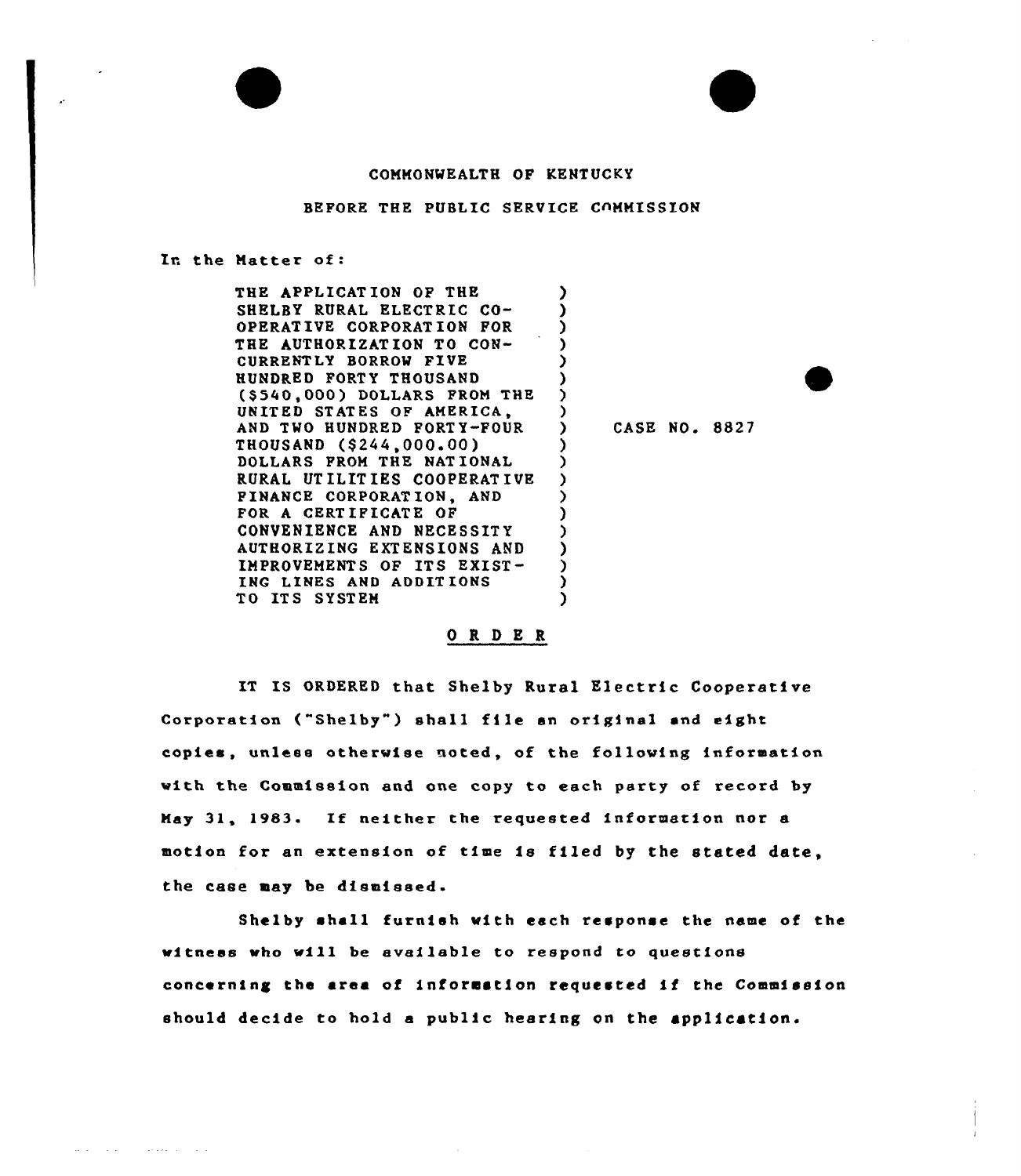l. An estimated statement of operations of the 12-month period after the proposed facilities are completed. Explain all underlying assumptions and calculations used in the projections and submit all workpapere used in determining the analysis.

2. Do you foresee or anticipate that this additional indebtedness will necessitate an increase in your rates? Provide details of any studies performed to determine whether these borrowings will necessitate an increase in your rates.

3. Provide an amortisation schedule of the proposed plan.

4. Are any of the proposed construction and expenditures of money related to the cooperative's last construction and loan'l If so, identify the uncompleted work and the amount of the loan which will be used to complete that work. Include an explanation of any overruns.

5. Will the work be done in-house by your own employees or will it be contracted out? If by contract, provide the names of the firms who will construct these facilities.

6. What will be the rate of interest and the time length of the C.F.C. loan?

7. Provide two copies of the two-year work plan, system maps and circuit diagrams showing voltage drop analysis which is applicable to the construction described in this application.

 $-2-$